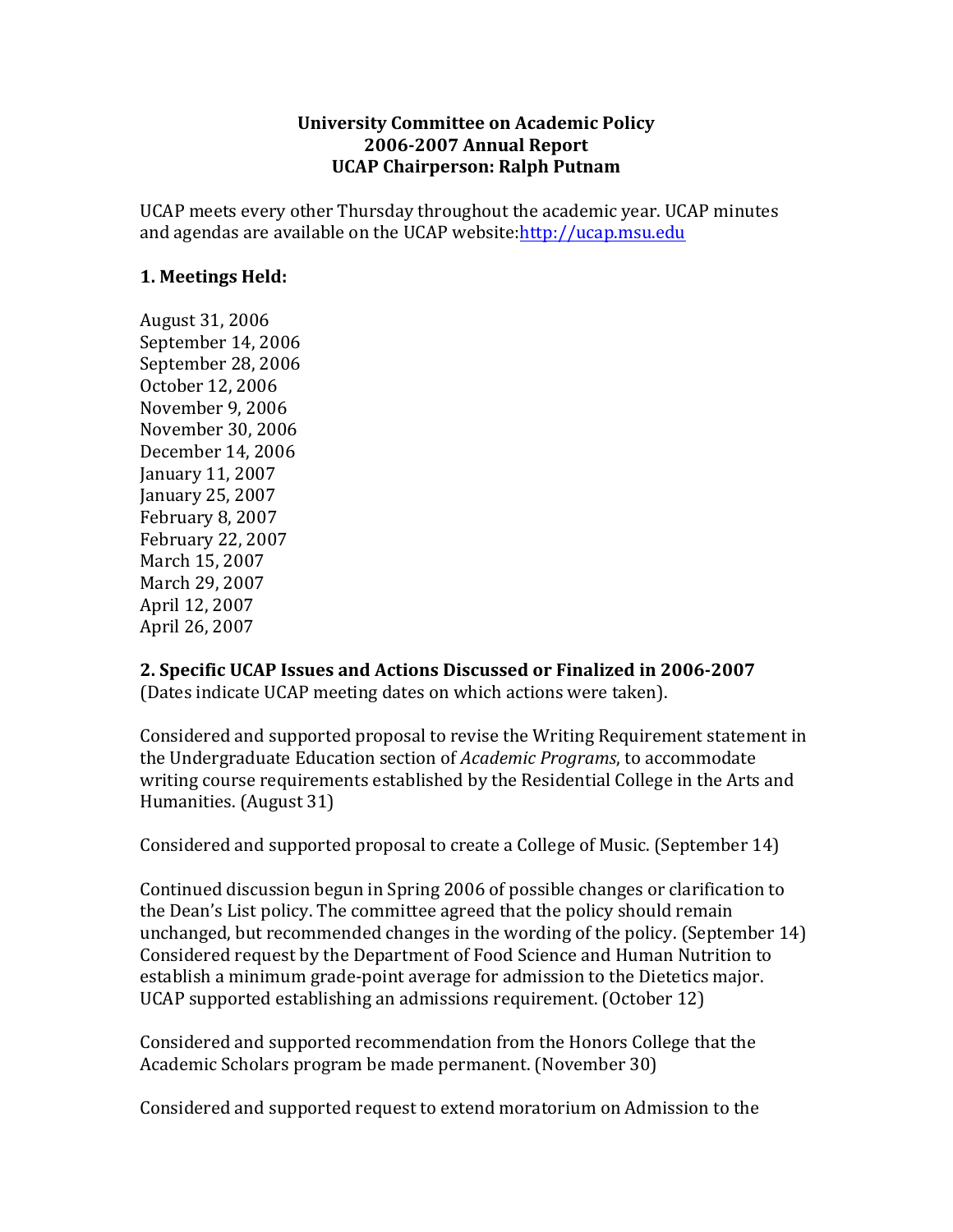Bachelor of Arts Degree in Women's Studies through Summer 2007. (November 30)

Discussion and subcommittee work on possible revisions to policy for College-Level Examination Program (CLEP) course waivers.

Considered and supported request to extend moratorium on admissions to the Bachelor of Science degree in Geophysics until Summer 2007. (December 14)

Considered and supported proposed changes to make permanent the College of Engineering's "Admit When Ready" practices. Forwarded this recommendation to ECAC for action by Faculty Council and Academic Council. (January 11)

Considered request for changing the admission requirements for admission as a junior to the Construction Management Program to require at grade of at least 2.0 in each of five courses. Request to be again considered upon receipt of additional information from Construction Management to justify the proposed changes and clarify their potential impact on students. (January  $11$ )

At request of ECAC, considered invitation for MSU Faculty Council to join the Coalition on Intercollegiate Athletics (COIA). After consulting with members of Athletic Council and discussing, UCAP recommended to ECAC that Faculty Council join COIA. (January 11)

Considered and supported proposed changes to the admission as a junior requirement for the B.A. degree in Business Administration. (January 25)

Considered and supported proposed guidelines for students in the Institute of Agricultural Technology transferring to Baccalaureate programs. (January 25)

Considered and supported request from the Honors College to consider policy changes related to MSU credits of high school students enrolled in MSU courses. UCAP recommended to ECAC that these policy changes be forwarded to Faculty Council and Academic Council for endorsement. (January 25)

Considered and supported request from the College of Business to implement a 2.00 minimum requirement for a specialization in International Business. (February 8)

Considered and supported proposed criteria for admission and grade point requirements within a proposed new Bachelor of Science degree in Athletic Training. (February 8)

Considered and recommended proposal from Office of the Registrar to change implementation of policy on graduation with honors and high honors. Academic Programs specifies that 20 percent of each undergraduate class should receive honors, with 6 percent receiving the "With High Honor" designation, and the following 14 percent receiving the "With Honor" designation. Currently Academic Programs also lists the minimum GPAs for each designation. Under the endorsed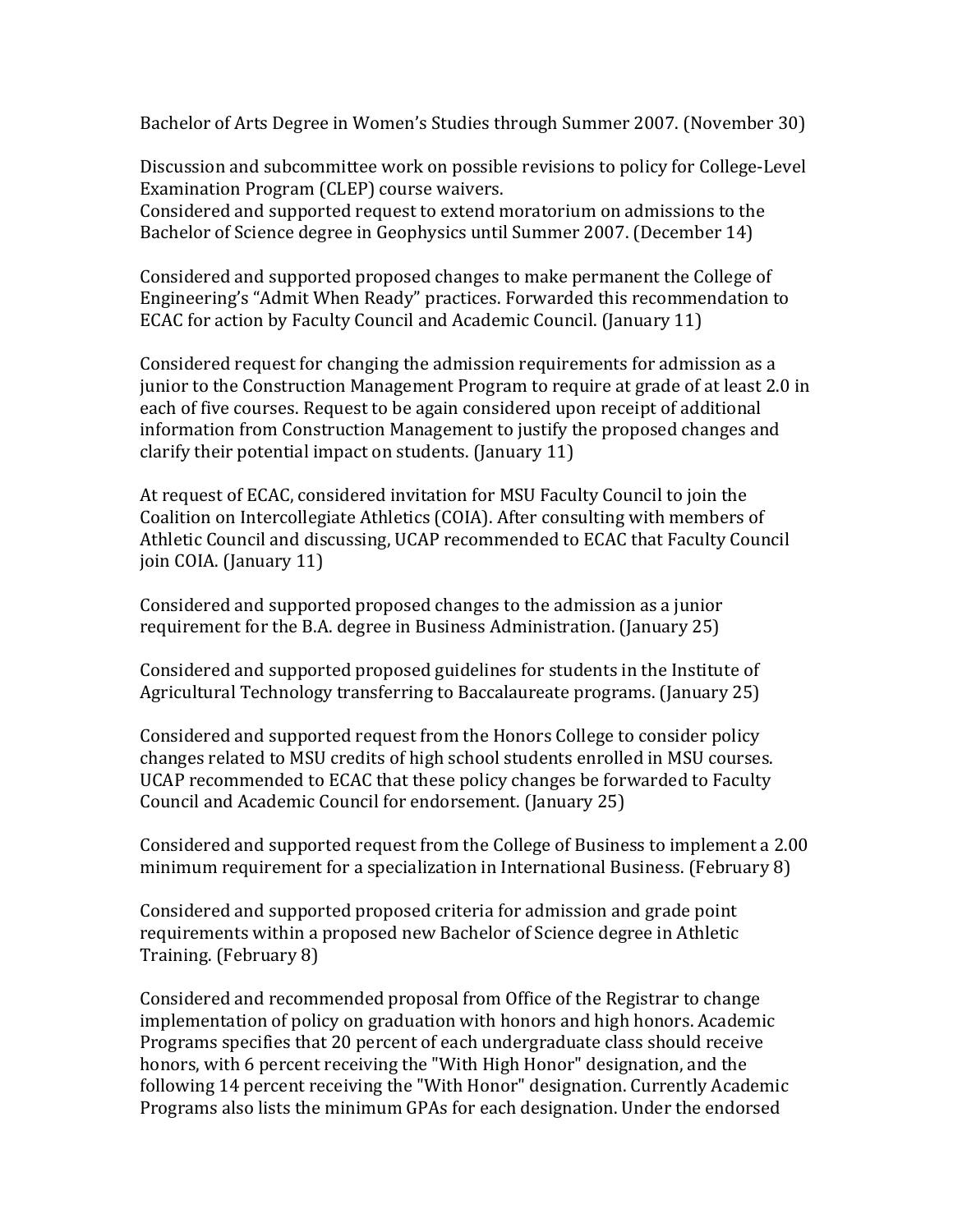change, Academic Programs will no longer list the GPA cut-offs, referring readers instead to a website with the current GPAs required for honors and high honors. These GPAs will be determined each spring semester to become effective for students graduating the following spring. (February 22)

Considered request from Linda Trevarthen, Manager, Testing Services, to change policies on granting credit based on College Level Examination Program (CLEP) exams. Currently, credit for CLEP exams is granted only before matriculation for specific approved examinations. Trevarthen requested that CLEP examination credit also be granted for currently enrolled students. UCAP determined that no change in policy is warranted. (February 22)

Established special rule for the remainder of the current academic year that the secretary of the Associate Provost for Undergraduate Education will attend UCAP meetings and prepare minutes for approval by the committee. (February 22)

In response request from ECAC, considered changes to MSU's Religious Observance Policy as proposed by ASMSU (Bill 14-41). After considerable information gathering and discussion, UCAP proposed changes to this important policy, forwarding the recommendation to ECAC for further consideration by appropriate governance groups. (February 22)

Considered and supported proposal to proposal to return Lyman Briggs School of Science to college status. (March 29)

After extensive discussion and subcommittee work during the year, forwarded to ECAC a proposal to establish a Fall Study Break. (March 15)

Considered possible changes to the policy for repeating courses. Based on input and recommendation from the Undergraduate Associate/Assistant Deans (UGAAD) committee, recommend that no change be made to the current course repeat policy.  $(March 29)$ 

Considered and supported request to extend moratorium on admissions to the Bachelor of Science degree in Apparel and Textile Design until Spring 2008. (April 26)

Discussion and subcommittee work on academic dishonesty policies. Began development of proposal to revise policy on Integrity of Scholarship and Grades (Academic Dishonesty).

Discussion and subcommittee work to clarify policies for undergraduate instructional or learning assistants. (no action taken)

## **3. Pending issues for 2007-2008**